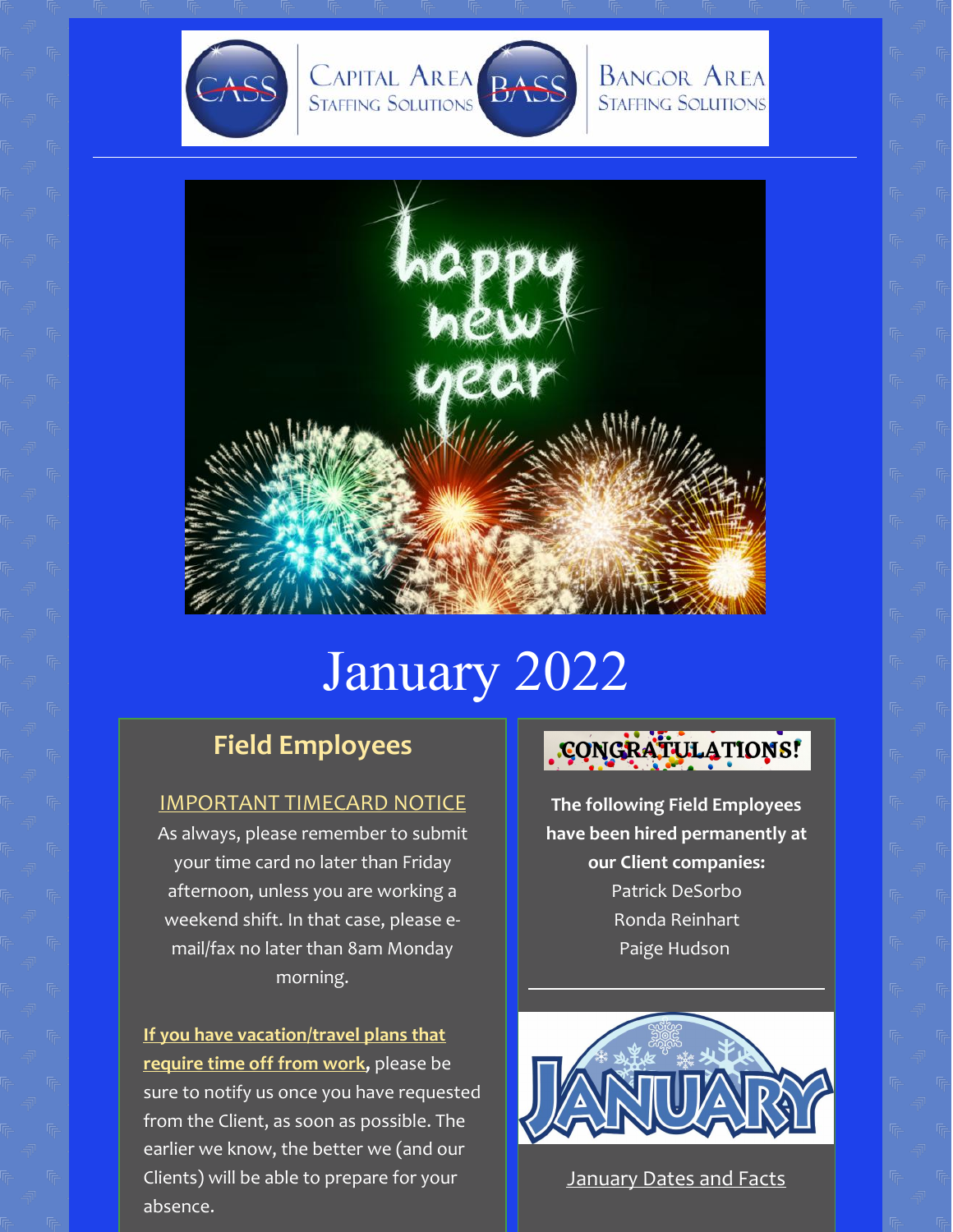

## *New Year's Resolutions to Help Your Career!* By: Tyler Omoth

As one wild year comes to a close, it's time to look forward to the upcoming new year. For many, that means looking for New Year's resolution ideas and setting new goals. This year, look at your career and set some firm, measurable goals that you can actually track and achieve.

## **1. Do five things to stay healthier at work**

Everyone is concerned about health, and losing weight is one of the most common New Year's resolutions out there. You spend a lot of time at work, so consider what you can do for your health while you're there. Pack a sensible lunch. Take the stairs. Get up and stretch every hour. Think small and you'll find that those little things add up.

#### **2. Learn a new skill**

No matter what field you are in, there are hundreds of new skills you can learn that could benefit your career. Is there one you've been meaning to learn? Set it as one of your work goals for the year and get it done. You won't regret it.

### **3. Read one career-related or motivational book**

January 1st - New Year's Day

January 10th - National Houseplant Appreciation Day

January 14th - National Dress Up Your Pet Day

January 17th - Martin Luther King Jr. Day

January 29th - National Puzzle Day

January is National Volunteer Blood Donor Month

Birth Stone: Garnet Birth Flower: Carnation

## **Vermont Butternut Squash Soup**



#### **Ingredients**

-3 tablespoons butter

- -2 tablespoons chopped onion -1 medium carrot, peeled and chopped
- -3 tablespoons all-purpose flour -4 cups warm chicken stock
- -2 pounds butternut squash, peeled, seeded, and cut into large cubes
- -1 clove garlic
- -1 tablespoon dried parsley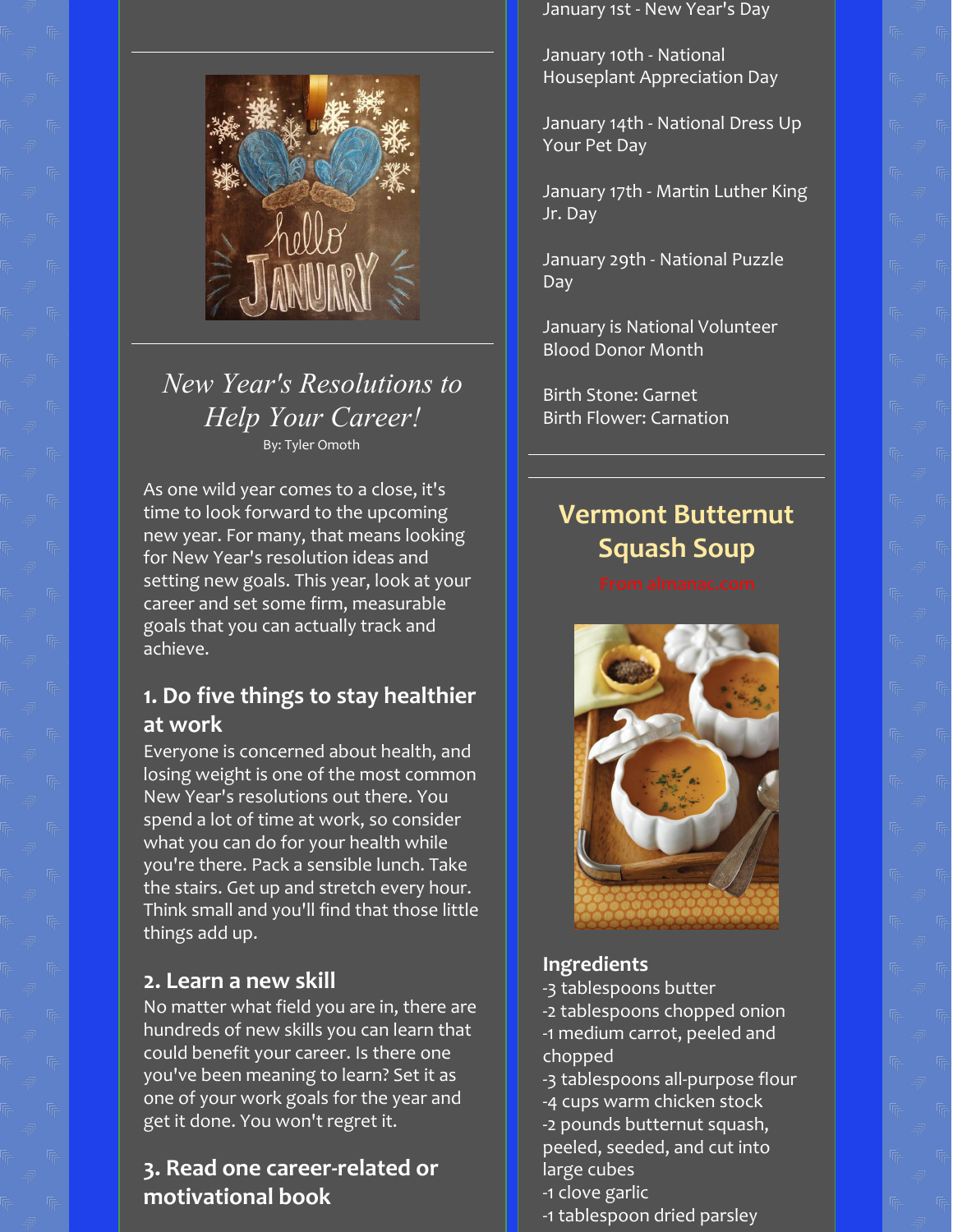Reading does wonders for your mind. No matter your job, there is a book out there that can improve your performance, your outlook, or your personal habits. Even if you think you already know what you need to know, reading a great book on professional [development](https://www.topresume.com/career-advice/the-best-books-for-professional-development-and-success) can give you a new perspective.

## **4. Create at least one new professional networking connection per month**

There's no downside to increasing the size of your professional network. You probably meet people all the time, but do you take the time to listen, grab their business card, and connect with them? Try to find at least one person per month to add to your LinkedIn connections and watch your network blossom.

You can find many more ideas for resolutions [here!](https://www.topresume.com/career-advice/17-new-years-career-resolutions-youll-be-able-to-keep)

Source: TopResume.com

## **Winter Weather Terms**



Are you someone who watches the weather on the news yet never quite understood what all the warnings and advisories meant this time of year? Here's some info to help you out!

**Winter Storm Warning:** Issued when hazardous winter weather in the form of heavy snow, heavy freezing rain, or heavy sleet is imminent or occurring. Winter Storm Warnings are usually issued 12 to 24 hours before the event is expected to

-1-1/2 cups milk -1/2 cup light cream -2 tablespoons maple syrup, or to taste -chopped fresh parsley, for garnish -freshly ground black pepper, for garnish

#### **Instructions**

In a large stockpot, melt the butter over medium-low heat. Add the onion and carrot and cook for about 5 minutes, or until the onion is tender. Sprinkle the vegetables with the flour and, stirring constantly, continue cooking for 3 minutes. Remove the pot from the heat and add the chicken stock. Add the squash, garlic, and parsley, and simmer, covered, for 45 minutes. Set aside to cool for 10 minutes. In a blender or food processor, purée the mixture until smooth, in batches. Return the soup to the pot, add the milk, cream, and syrup, stir to incorporate, and heat through. Garnish with parsley and black pepper.

#### **Make Ahead**

This soup can be prepared up to the purée stage, covered, and refrigerated for 4 days or frozen in an airtight container for 1 month. To use: For each serving, combine 1/2 cup of the thawed purée, 2 tablespoons of milk, 2 teaspoons of cream, and 1 teaspoon of maple syrup, then heat through.